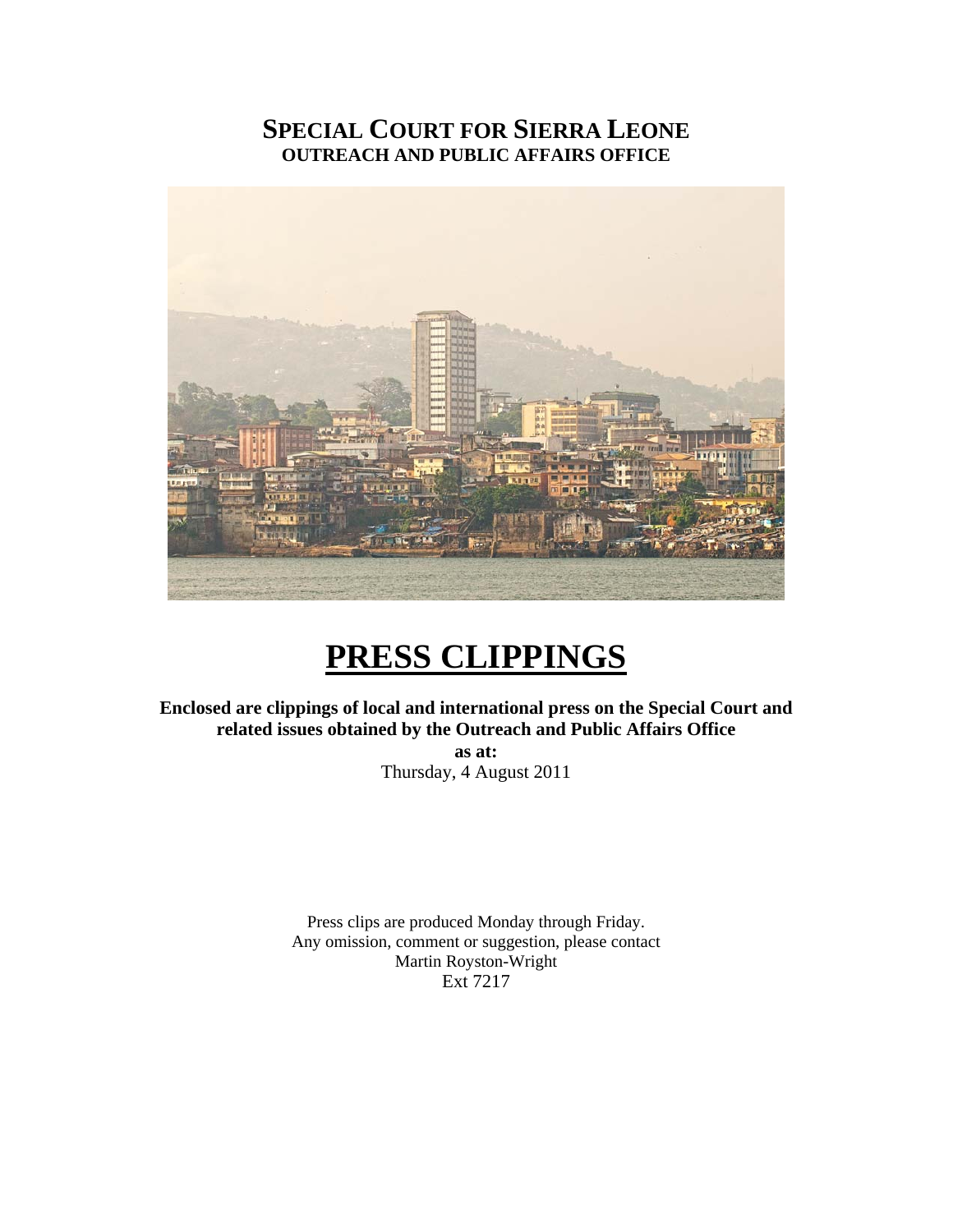| Pages 4-5   |
|-------------|
|             |
| Pages 7-9   |
| Pages 10-15 |
|             |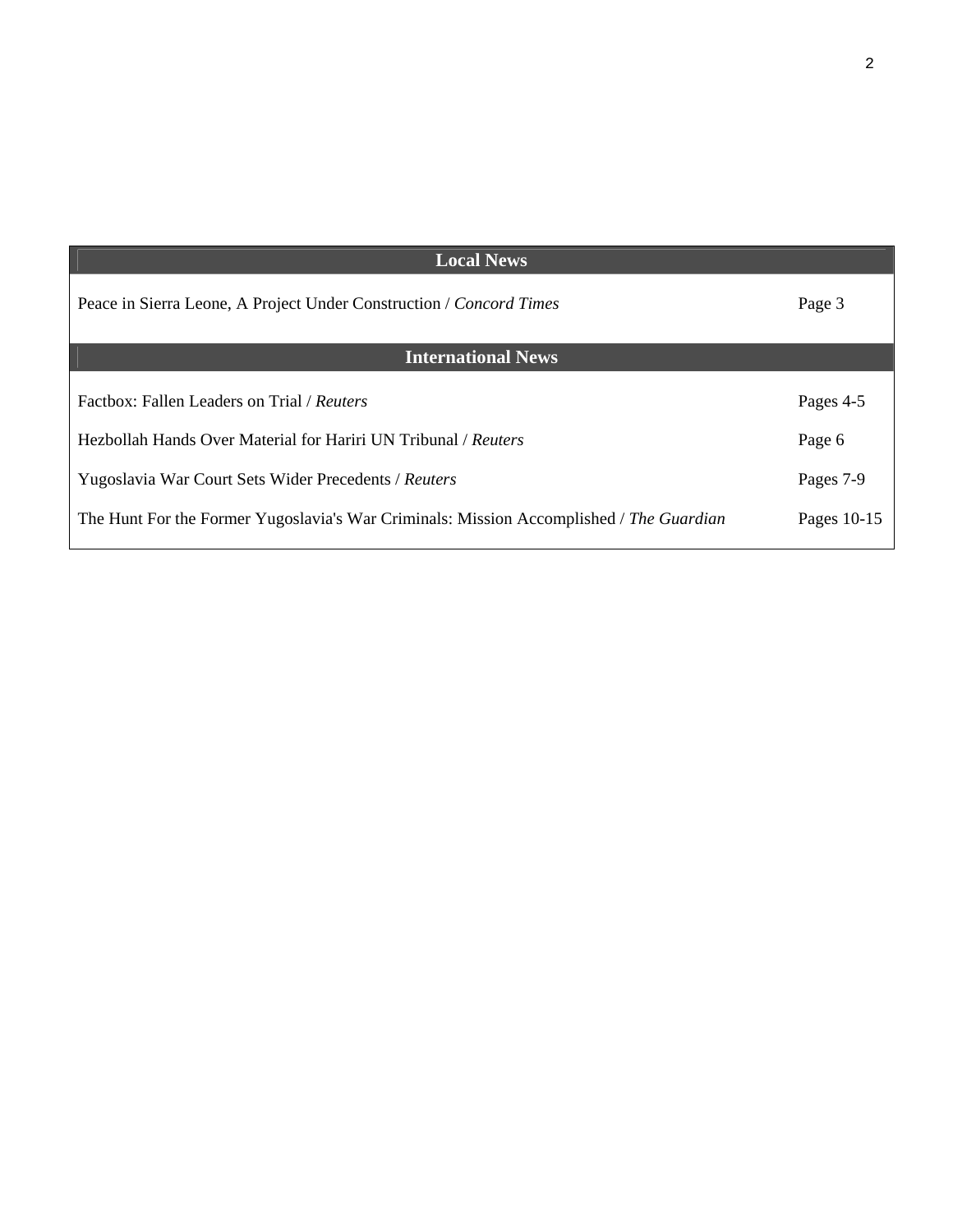# Peace in Sierra Leone, a project under construction

<u>N seeks to coordinate support for post-war development</u>

DEVELO AIENT By Kingsley Ighobor and

Michael Fleshman<br>Panning for diamonds: Sierra Leone's rich natural resources can help spur economic growth, but amidst widespread poverty managing that wealth will be vital...

"The war is over, go and enjoy life," Sierra Leone's former president, Ahmad Tejan Kabbah, declared at a January 2002 symbolic burning of weapons and ammunition to mark the end of the country's civil war. As thick smoke from the weapons of war spiralled away at Lungi, in eastern Sierra Leone, he added: "The curfew is hereby lifted." Thousands of jubilant Sierra Leoneans filled the streets to celebrate the formal interment of a decade-old war that had killed 150,000 people and wrecked most of the country's social infrastructure.

A massive UN peacekeeping operation involving 17,000 troops (at the time, the largest in the world) had disarmed 45,000 combatants, including 6,774 child soldiers. In 2006, UN troops began to withdraw, despite concerns that Sierra Leone's weak national institutions could not undertake the huge task of reconstruction on their own. The UN Security Council referred these concerns to the new UN Peacebuilding Commission (PBC). Then in December 2006 the PBC approved \$35 million to support programmes in Sierra Leone for capacity building, democracy, good governance, justice, security, youth employment and other tasks.

Sierra Leone was one of the commission's first beneficiaries. Established by the Security Council in December 2005, the PBC has a mandate to coordinate with international donors, financial institutions, governments and troop-contributing countries in helping to "marshal resources" and develop "integrated strategies for post-conflict peacebuilding and recovery." The commission is also expected to highlight any "gaps that threaten to undermine peace." It currently supports

nearly 100 projects in 15 countries. Countries that are emerging from conflict need peacebuilding, argues Michael von der Schulenburg, the ex-<br>ecutive representative of the UN Secretary-General in Sierra Leone and head of the country's peacebuilding programme. "Peacebuilding is access to water, to education, to basic health care - access to opportunities," Mr. von der Schulenburg explains in an interview with Africa Renewal.

The transition from peacekeeping to peacebuilding is often difficult, notes Mr. von der Schulenburg. But it is essential to enable the UN to better align its priorities with the socio-economic and political needs of a country after war.

Mr. von der Schulenburg believes<br>that Sierra Leone has had an exemplary peacebuilding programme since the UN operation became a wholly<br>civilian mission. A key achievement is security. "We don't have armed groups," he says. "They are all integrated. And the combatants have not become criminals, as so often happens." The UN has also successfully implemented a community smallarms collection programme, to gather up weapons not handed in<br>during the formal disarmament exercise. Other achievements, he adds,<br>include a vibrant free press and the entrenchment of democracy - as demonstrated by periodic elections - as well as a growing economy.

According to a 2009 evaluation of peacebuilding projects commissioned by the Sierra Leonean government,<br>the UN Integrated Office for Peacebuilding in Sierra Leone and the Peacebuilding Support Office in New York, many of the key goals have been met. It reports that the UN Development Programme, which managed most of the projects, achieved an 87 per cent completion rate. "Measured on the scale of budget delivery, this is clearly a remarkable performance," states the evaluation.

An emergency programme to support the energy sector, for example,<br>brought an increase in power capacity from 25 megawatts to 31 mega watts in the capital, Freetown, and from 0.5 megawatts to 5 megawatts in Bo and Kenema, two of Sierra Leone's larger cities. A project aimed at promoting youth empowerment<br>through micro-credit benefited 4,500 young women, placed 1,000 unskilled youths in training institutions and 300 others in apprenticeship programmes in official institutions. To enhance capacity in the justice

system, another project supported<br>the training and hiring of senior barristers, legal officers, state counsels, clerks and support staff. As a result,<br>a backlog of 700 cases was cleared within two years, and current court cases are being heard much faster.

Mr. von der Schulenburg has rec-<br>ommended that peacebuilding operations in Sierra Leone conclude in 2013. A decision on the end date will be taken by the Security Council. But even if the peacebuilding activities

wind down, regular UN agencies will<br>continue their support for the country's development efforts, he adds.

The general elections in 2012 will be a litmus test for Sierra Leone's nascent democracy. There are concerns that the elections could lead to<br>violence. The 2007 parliamentary and presidential polls were generally peaceful, although there were isolated cases of violence, according to a report by European Union observers. ose observers also noted that the UN Integrated Office for Sierra<br>Leone (UNIOSIL) played an important role in providing technical and logistical support.

Mr. von der Schulenburg maintains that concerns about violence and other irregularities in the next elections are justified, but manage-<br>able. He cites the success of a recent by-election in a diamond district with high unemployment.

There is a huge unemployment challenge in Sierra Leone, however In 2010 the World Bank estimated Sierra Leone's unemployment at 80<br>per cent. During a visit in 2007, UN Secretary-General Ban Ki-moon also raised concerns about the country's high unemployment.

Sierra Leone's main income-generating sources are in the extractive sector - gold, diamonds, bauxite and rutile. But as a 2011 report by experts of the United Nations Economic Commission for Africa and the African Union pointed out, investments in Africa have been mainly in the extractive sector, which produces few jobs.

Mr. von der Schulenburg believes that managing the economy, especially the proceeds from the country's abundant natural resources, is Sierra Leone's greatest challenge. "Gold, iron ore, diamonds, titanium, bauxite, you name it. Now oil and<br>gas, potentially," he notes. "So this country could become very rich suddenly. And how do you manage these

Preparing Sierra Leone for an economic boom will be vital for preventing future conflicts. Currently, the data on the country's untapped wealth contrasts starkly with the poor state of its social development. According to a 2011 World Bank re-<br>port, life expectancy in Sierra Leone is 48 years, while the adult literacy rate is only 41 per cent. If used properly, the proceeds from Sierra Leone's natural resources can help alter such indicators.

If the Peacebuilding Commission closes shop in 2013, as Mr. von der Schulenburg anticipates, the UN can lay claim to a number of achievements: disarming ex-combatants, supporting the consolidation of democracy and promoting a growing economy. Next year, the World Bank forecasts, the economy will grow by another 8.8 per cent. With the right preparations, the anticipated eco-<br>nomic boom may hold more lessons for countries that were once torn apart by civil strife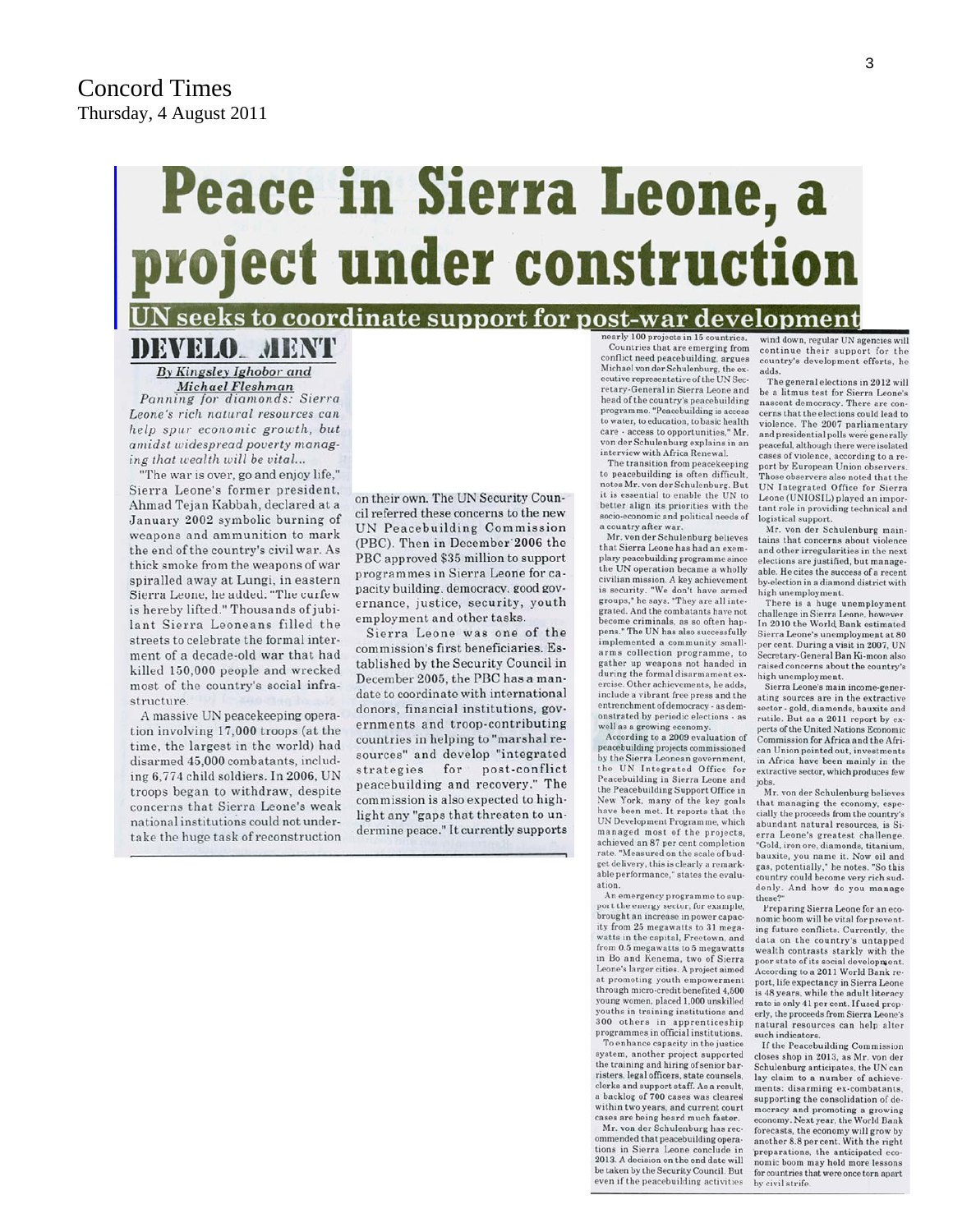Reuters Thursday, 4 August 2011

#### **Factbox: Fallen leaders on trial**

Here are details of some other fallen leaders who have faced trial in the last 30 years.

\* ARGENTINA - Leopoldo Galtieri and other junta leaders were tried for human rights crimes shortly after democracy was restored to the country in 1983. He was cleared of rights charges but jailed for his handling of the Falklands conflict and later pardoned. Galtieri died in January 2003.

\* BOLIVIA - Bolivian strong man Luis Garcia Meza was ousted in a counter-coup after 13 months of strong-arm rule. He was jailed in 1995 for 30 years for genocide, torture and murder of political opponents during his 1980-81 regime.

\* EAST GERMANY - Erich Honecker fell from power in East Germany after 18 years. He fled to Moscow to escape manslaughter charges linked to deaths of defectors at the Berlin Wall but was extradited back to Germany. The trial collapsed in 1993 due to his terminal illness. Honecker died in exile in Chile in 1994.

\* EGYPT - Egypt's Hosni Mubarak was wheeled into a courtroom cage in a hospital bed on August 3 to face trial for killing protesters. Mubarak was ousted on February 11 after 30 years in power by an 18-day popular revolt which resulted in the deaths of 840 demonstrators. He denied all the charges.

\* IRAQ - Former Iraqi President Saddam Hussein was executed by hanging in December 2006 after being convicted of crimes against humanity for the killing of 148 Shi'ite men and boys after a 1982 assassination attempt.

Saddam's power crumbled when U.S. tanks swept into Baghdad. Fleeing in early April 2003, he was captured in December that year by American soldiers who found him hiding in a hole near his hometown of Tikrit.

\* LIBERIA - Charles Taylor, former president of Liberia was one of Africa's most feared warlords. Taylor, who fled Liberia in 2003, is on trial in The Hague for suspected war crimes committed during Sierra Leone's civil war -- though not directly for any crimes in Liberia or Ivory Coast. Taylor is the first African ex-ruler to stand trial for war crimes and he has pleaded not guilty to all charges.

\* PANAMA - Manuel Noriega, who muscled his way to the top of Panama's military and took de facto power before he was overthrown in a 1989 U.S. invasion, is in a French prison following his conviction for laundering millions of euros into bank accounts and properties in the 1980s.

-- He had already served 20 years in the United States for drug trafficking, money laundering and racketeering before being extradited to France in 2010, where he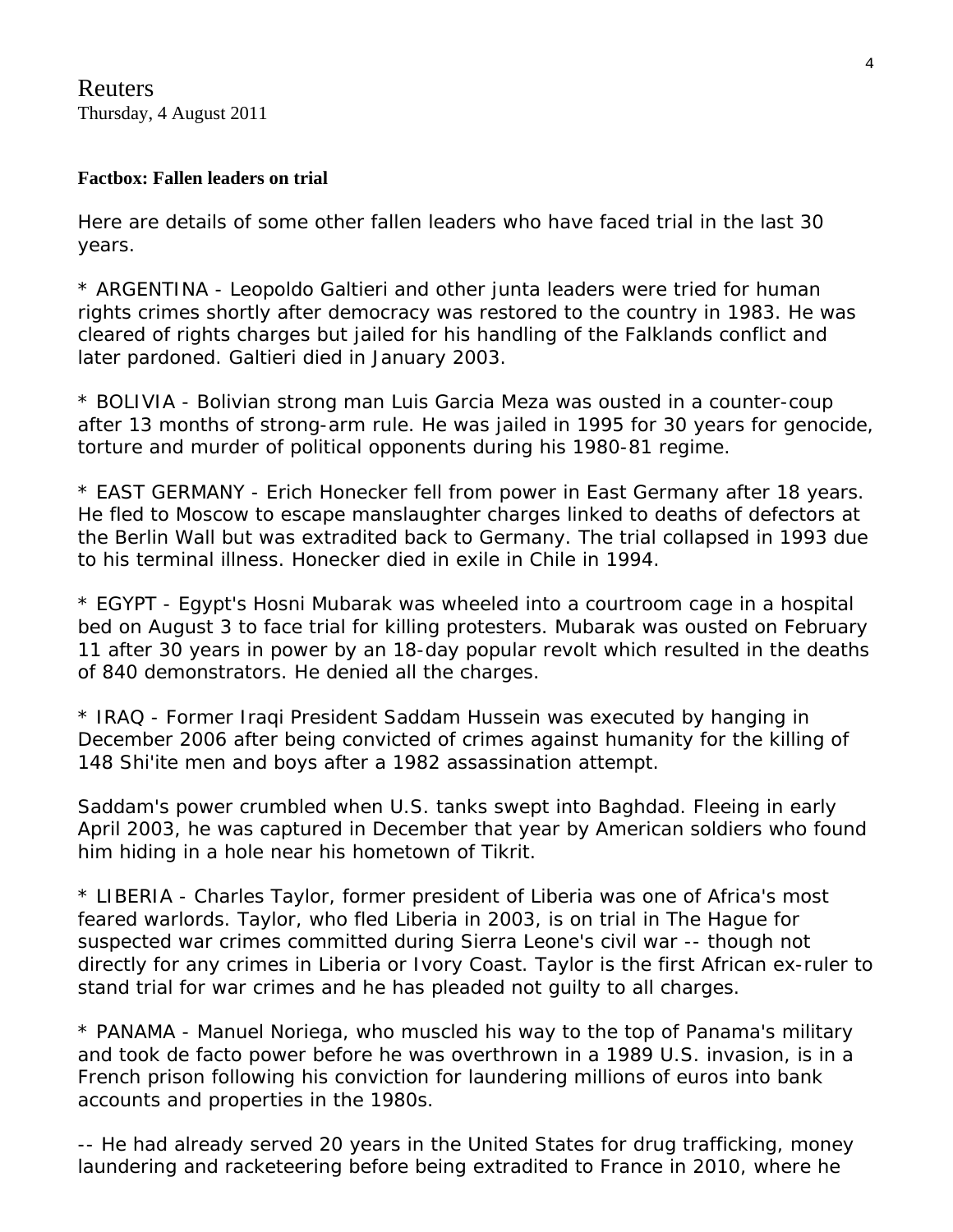was sentenced in absentia in 1999 to seven years in jail. Panama has also requested Noriega's extradition.

\* ROMANIA - Following an anti-Communist uprising in the Romanian city of Timisoara, dictator Nicolae Ceausescu and his wife, Elena, were executed after a summary trial in 1989.

\* TUNISIA: Earlier this month, a Tunisian court sentenced former president Zine al-Abidine Ben Ali in absentia to more than 15 years in prison for illegal possession of drugs and weapons. Ben Ali and his wife Leila Trabelsi had each been given 35 years in prison in June, after being found guilty of theft and illegally possession of jewelry and large sums of cash.

Widespread protests in Tunisia forced out Ben Ali on January 14, after 23 years in power, sparking the Arab Spring.

\* FORMER YUGOSLAVIA - Slobodan Milosevic was on trial at the U.N. war crimes tribunal in The Hague at the time of his death in March 2006. He had been charged with masterminding ethnic cleansing in the former Yugoslavia. The former Serbian and Yugoslav president dismissed the U.N. war crimes tribunal as a venue for "victor's justice."

Former Bosnian Serb leader Radovan Karadzic is on trial at the ICTY on 11 charges of genocide, crimes against humanity and violating the laws and customs of war stemming from the 1992-95 Bosnian war. He has denied them all.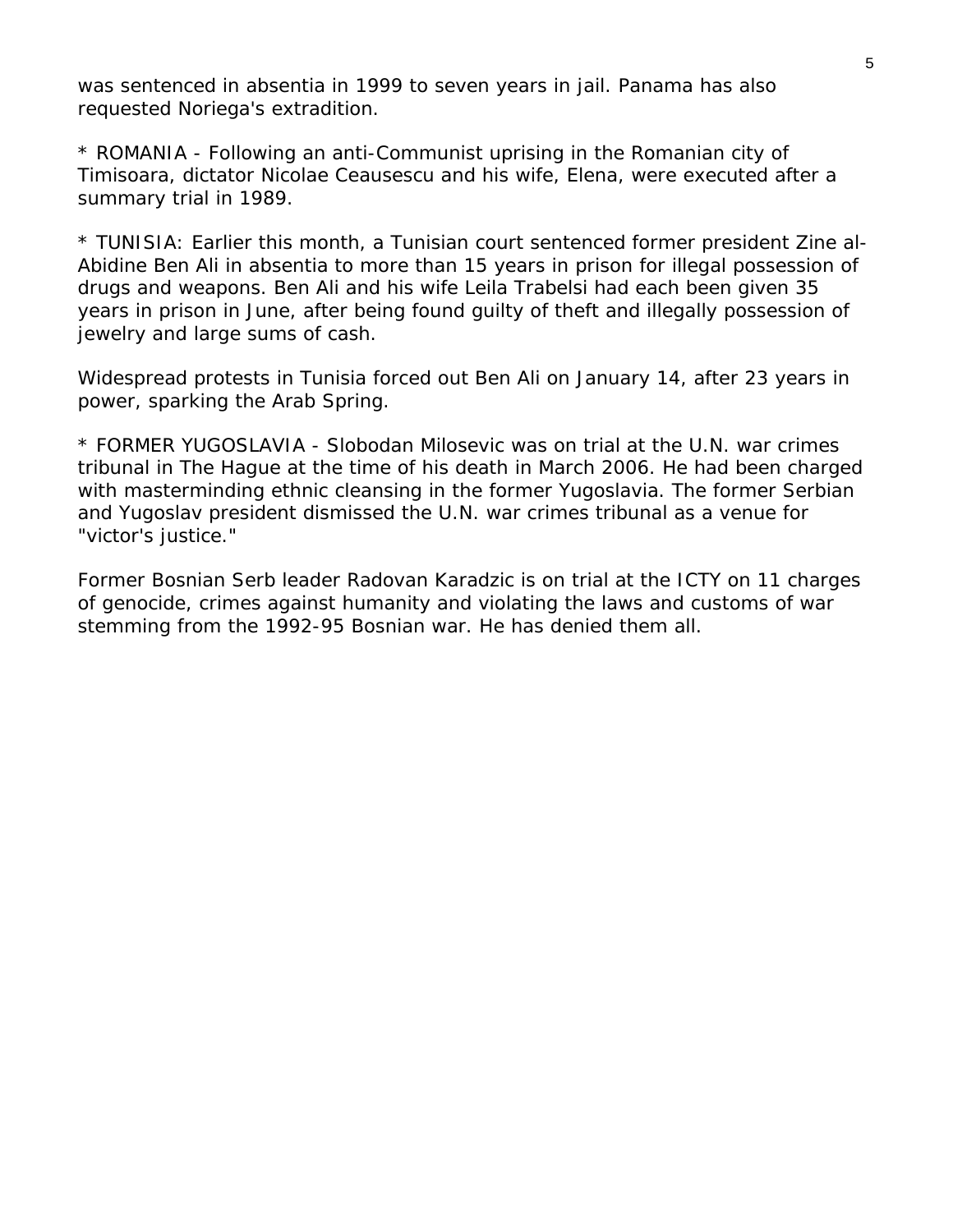Reuters Thursday, 4 August 2011

#### **Hezbollah hands over material for Hariri UN tribunal**

AMSTERDAM - The UN-backed Lebanon tribunal's prosecutor said he is studying documents and a video provided by Hezbollah, some of whose members are accused of killing former Prime Minister Rafik al-Hariri.

The Special Tribunal for Lebanon (STL) issued indictments and arrest warrants for four men, who Lebanese officials identified as Hezbollah members. Last week the tribunal released their names, photographs and details in the hope of speeding up the arrests.

Hezbollah, both a political movement and guerrilla army, denies any role in the huge explosion in Beirut which killed Hariri, a Sunni Muslim who served several terms as prime minister, and 21 others in February 2005.

It accuses the tribunal of being political and an Israeli tool.

Last month the group's leader, Hassan Nasrallah, gave a televised speech in which he dismissed the indictments as a failed attempt to sow strife and bring down Lebanon's new Hezbollah-backed government.

He also showed documents and videos aimed at portraying the investigation into Hariri's killing as both corrupt and biased against Hezbollah.

He displayed a document which he said showed that when the tribunal transferred equipment from Lebanon to the Netherlands in 2009, it sent a consignment of 97 computers via Israel rather than ship them directly from Beirut.

His statement was intended to imply that Israel was either driving the investigation or tampering with the evidence. He also showed a video which claimed that one of the tribunal's investigators accepted a bribe.

The prosecutor asked Hezbollah to hand over the video and documentary evidence for the investigation.

"As part of its continuing investigation, the office of the prosecutor received material hand-delivered by Hezbollah officials through the prosecutor general of Lebanon on 13 July," said a statement from the STL's office of the prosecutor.

"This material was provided in response to a request made by the office of the prosecutor," it added.

The suspects named last week were Mustafa Amine Badreddine, a senior Hezbollah figure and brother-in-law of slain Hezbollah commander Imad Moughniyeh, as well as Salim Jamil Ayyash, Hussein Hassan Oneissi and Assad Hassan Sabra.

Nasrallah has said the authorities would never arrest members of the Shi'ite militant group.

The 2005 killing plunged Lebanon into a series of political crises and assassinations that led to clashes in May 2008.

The tribunal has deepened the political division in the country, leading to fears that the indictments could revive sectarian tension in a country still scarred by the 1975-90 civil war.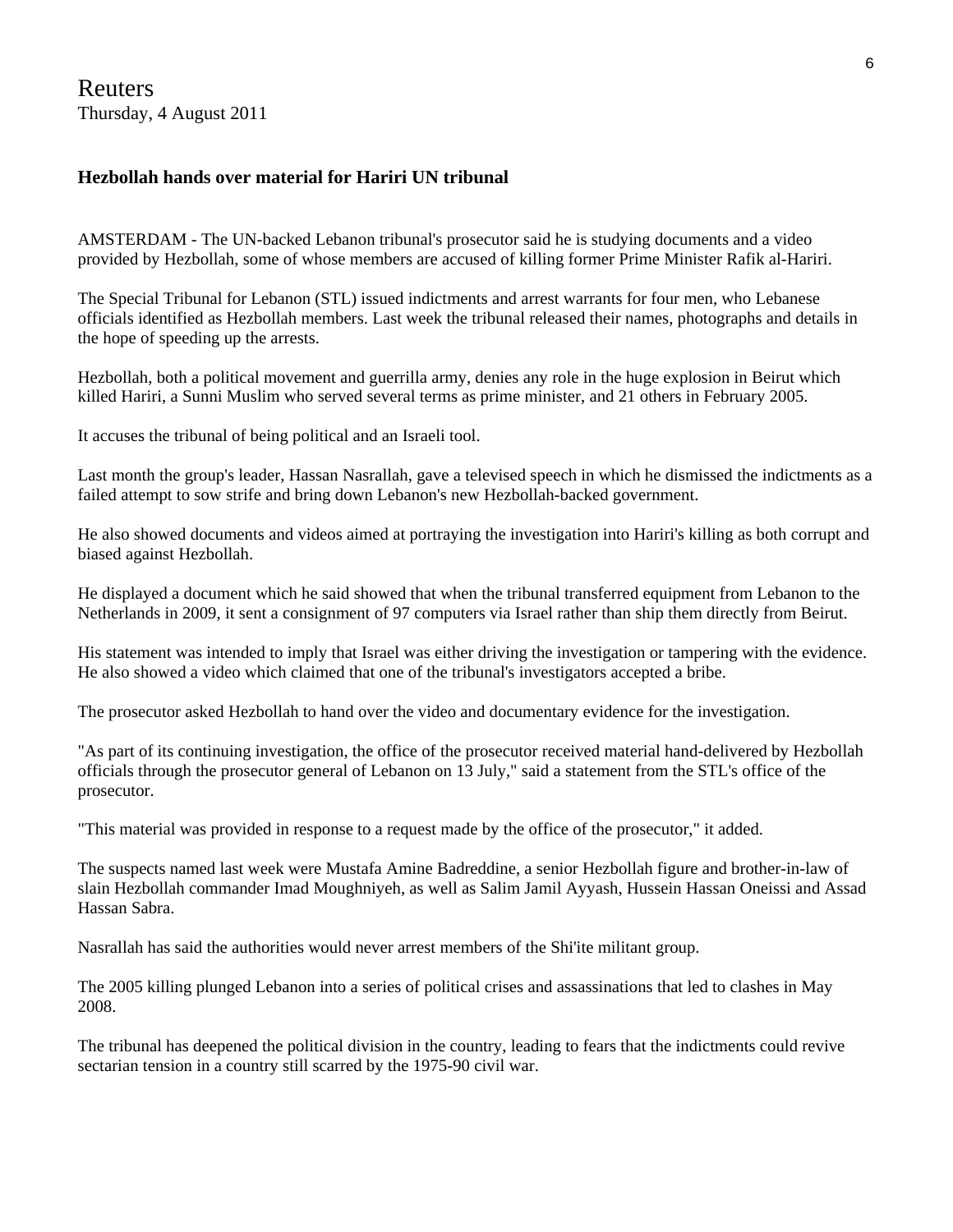Reuters Monday, 1 August 2011

#### **ANALYSIS-Yugoslavia war court sets wider precedents**

By Aaron Gray-Block and Adam Tanner

AMSTERDAM/BELGRADE, Aug 1 (Reuters) - In arresting its last wanted fugitive in July, the Yugoslavia war crimes tribunal has achieved something that eluded even the Nuremberg tribunal: in efforts to punish leaders and promote truth and reconciliation, it nabbed everyone it had sought.

"One hundred sixty one cases all in hand, with none of those on the wanted list still at large, is a truly remarkable achievement, not matched anywhere," said James Gow, a King's College London professor who served as a prosecution advisor and expert witness in the court's early days from 1994-98.

"Nuremberg missed (Martin) Borman and (Adolf) Eichmann, at least, while Rwanda has several indictees outstanding."

"Even if not all the trials have gone well -- (Slobodan) Milosevic stands out here both because he died before the end but also because of the way it was conducted -- it is a truly great achievement."

The U.N. Security Council set up the International Criminal Tribunal for the former Yugoslavia (ICTY) in 1993 with the sole purpose of prosecuting crimes as the Yugoslav federation was torn apart by bitter ethnic conflicts between Croats, Serbs, Bosniak Muslims and Albanians.

It was the first international court to indict a sitting head of state for war crimes -- Yugoslav President Milosevic - and in the course of its 126 completed cases, it has established the awful facts of the Balkans conflicts, making it far harder for the different ethnic groups to deny the truth.

"For the international community, it was the start of a new era of challenging the pervading culture of impunity," said Alison Smith, legal counsel at the group No Peace Without Justice, an NGO that campaigns for human rights and the promotion of international justice.

"It opened the doors for various forms of accountability mechanisms in various parts of the world and played an important role in creating the conditions in which the International Criminal Court became possible." ^^^^^^^^^^^^^^^^^^^^^^^^^^^^^^^^^^^^^^^^^^^^^^^^^^^^^^^^^^^^^^^ For a timeline of war crimes suspects arrested Mladic arrest a warning bell for Gaddafi, Bashir Mladic trial to bring truth not reconciliation ^^^^^^^^^^^^^^^^^^^^^^^^^^^^^^^^^^^^^^^^^^^^^^^^^^^^^^^^^^^^^^^^

Inspired by the Nuremburg and Tokyo trials that followed World War Two, the ICTY set a precedent with the indictment of Milosevic in 1999 and became the role model for the ICC, the world's first permanent war crimes court set up in 2002.

The ICC has since shown that other national leaders are not immune, issuing arrest warrants for Sudan's President Omar Hassan al-Bashir in 2009 for war crimes and in 2010 for genocide, as well as to Libya's Muammar Gaddafi this year for war crimes. So far neither has been arrested.

#### **TRACK RECORD**

With the arrest last month of Goran Hadzic, a Croatian Serb indicted for crimes against humanity during the 1991- 95 Croatian war, the ICTY's list of wanted suspects is now complete and it is expected to eventually wind up in 2015.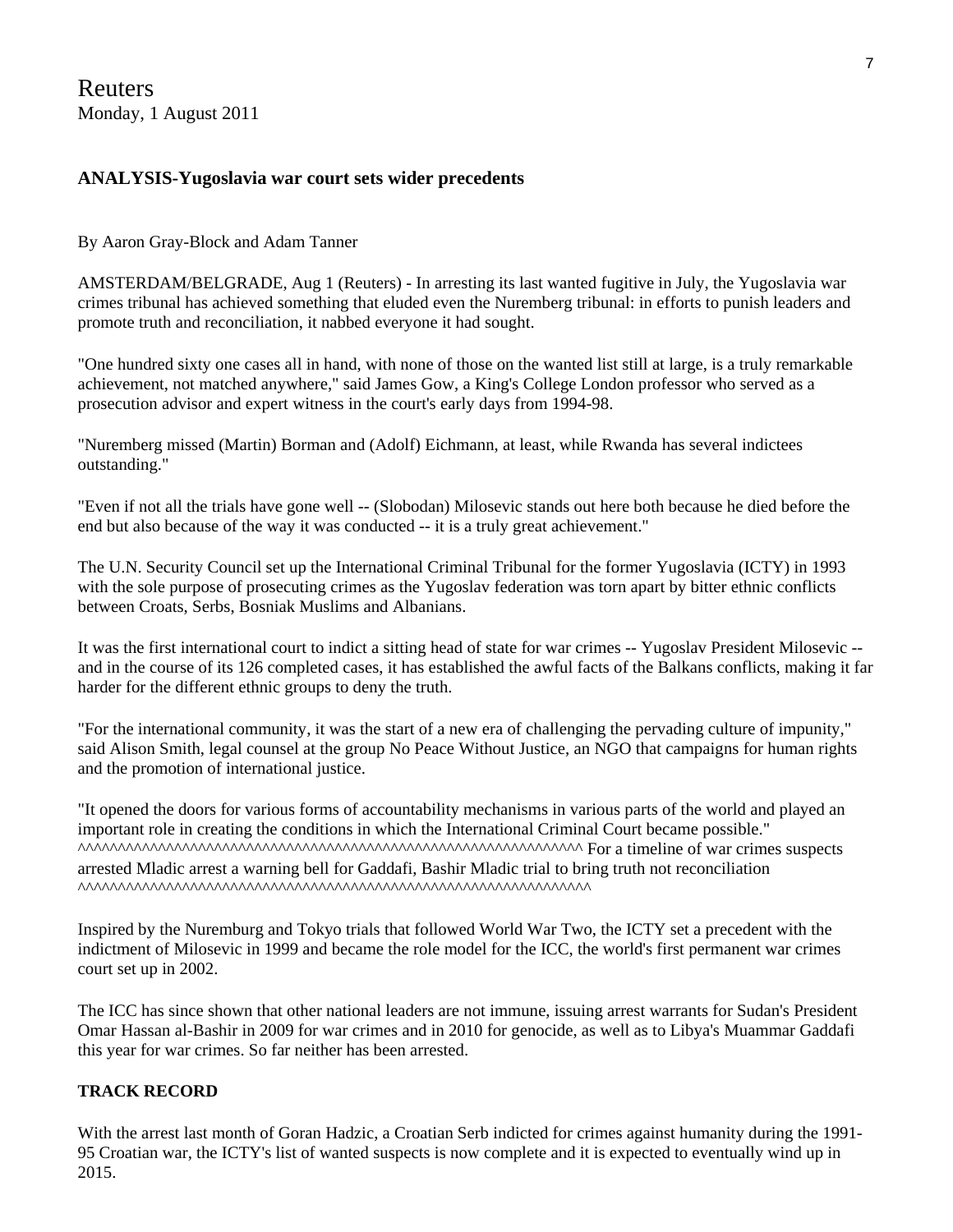The ICTY was denied the satisfaction of sentencing its biggest catch, Milosevic, who died in his prison cell in 2006.

But its tally of completed cases and trials in progress included more than 100 Yugoslav war criminals, ranging from politicians to generals and warlords.

Among the biggest names were Croat fugitive Ante Gotovina, who was sentenced to 24 years in prison in April, and Bosnian Serb political leader Radovan Karadzic, who was arrested in Serbia in 2008 and who is currently on trial in The Hague, facing 11 charges of war crimes, crimes against humanity and genocide related to the 1992-1995 Bosnian war.

"It has earned the right to be remembered by posterity for conducting a large number of major prosecutions, under difficult circumstances," said Eli Richardson, a former legal advisor to Serbia with the U.S. Department of Justice.

Some of those on the wanted list remained at large for years, protected by sympathisers among the political establishment and law enforcement officers.

Karadzic's military chief, Ratko Mladic, indicted in 1995 for the 43-month siege of Sarajevo and the Srebrenica massacre, was only captured in May, amid heavy European Union pressure on Serbia. The EU has insisted that Serbia arrest all wanted war criminals before it grants candidate status for membership.

"It seems more than a coincidence that three of the 'biggest fish' (Karadzic, Mladic, and Hadzic) have been arrested at a moment when it was politically and economically suitable," said Geert-Jan Knoops, a Dutch-based international criminal law attorney.

#### **RECONCILIATION**

Reconciliation in the Balkans remains difficult, with the injustices of the 1990s wars, World War Two and even ethnic conflicts from centuries before still remembered by many.

Many Serbs feel the international community unfairly singled out their wartime leaders, and in a May poll prior to Mladic's arrest, a little more than half of those Serbs asked said they would not send the general to The Hague.

Croatia objected to the April conviction of army general Gotovina, and Bosnians have expressed frustration over the slow pace of justice.

A "sense of reconciliation, even at the more realistic and minimal levels of people feeling justice has been done, remains wanting in Bosnia and Kosovo, the most deeply affected places," said Gow, who used ICTY records to help document his book on the Yugoslav wars "The Serbian Project and Its Adversaries".

"There is a real feeling of disillusion with the ICTY, despite some respect for it, among Muslims, who do not feel that justice has been done, even if the trials have been successful."

However, the tribunal has at least provided foundations on which to build. It has established an important case file, including a ruling in 2004 that genocide occurred at Srebrenica where Bosnian Serb forces killed about 8,000 Bosnian Muslim men and boys in July 1995.

The judgment was confirmed by the International Court of Justice in 2007 in a case lodged by Bosnia against Serbia.

The tribunal also developed an important legal precedent, that of command responsibility, whereby military commanders can be held accountable if they fail to prevent or punish their subordinates for committing war crimes.

Civil society groups now hope to set up a regional truth commission to use the court's legacy of facts, compile a list of victims' names and promote regional reconciliation and combat denial across the Balkans region.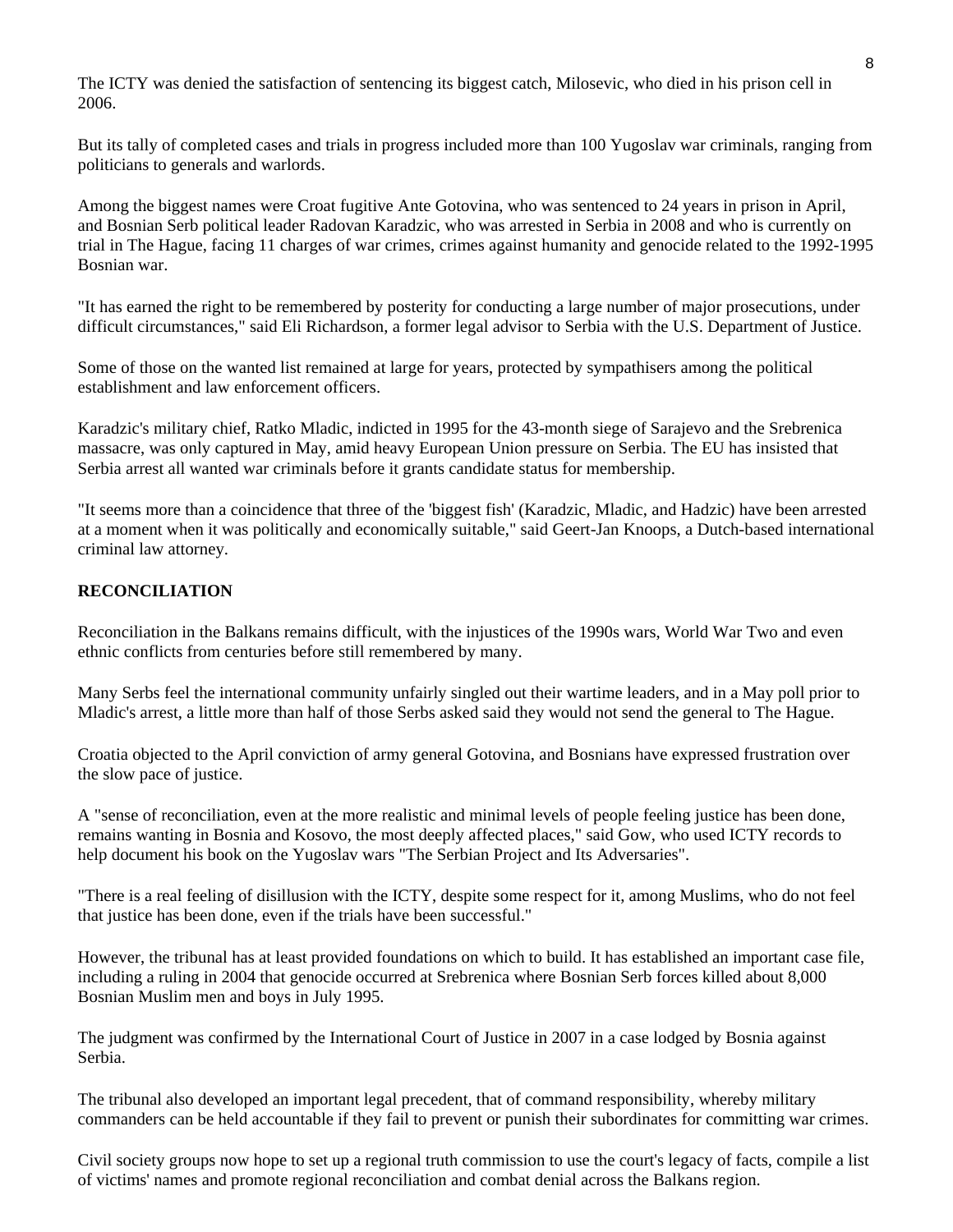"The ICTY established the facts about the horrible crimes," said Natasa Kandic, at Serbia's Humanitarian Law Center. "Reconciliation comes with the facts."

(Editing by Sara Webb and Sonya Hepinstall)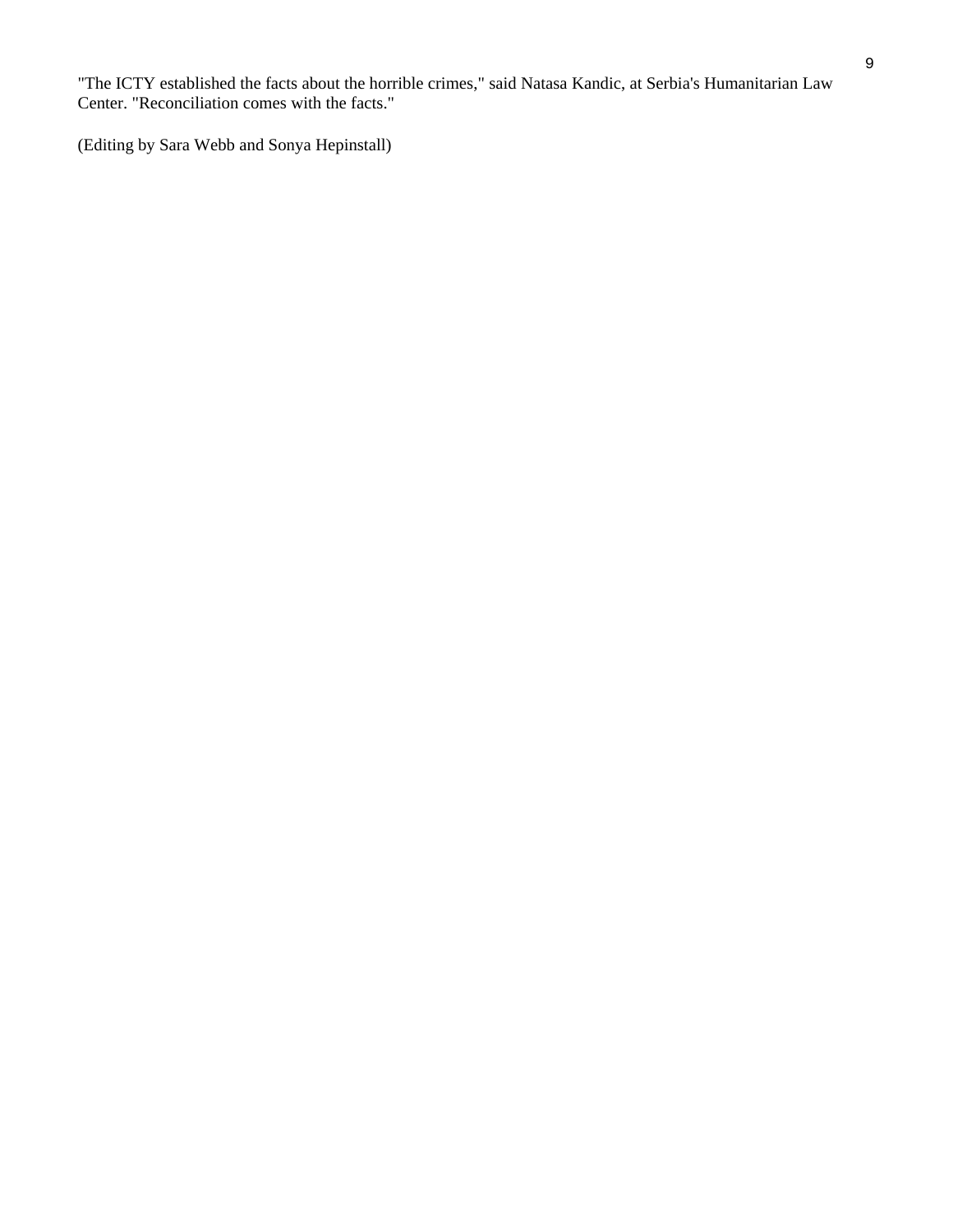### The Guardian (UK) Wednesday, 3 August 2011

#### **The hunt for the former Yugoslavia's war criminals: mission accomplished**

Until last month, Goran Hadžíc, once leader of Croatia's Serb minority, was the last free man on the list of 161 people indicted for war crimes in the former Yugoslavia. His capture has brought an end to one of the most successful manhunts in history



*Serbian war crimes suspect Goran Hadzic after his in Fruska Gora national park close to the village of Krusedol, 60km west of Belgrade, 20 July 2011. Photograph: Politika/EPA* 

The man who walked into a forest clearing in northern [Serbia](http://www.guardian.co.uk/world/serbia) did not look like a wartime leader who had spent seven years on the run. There was no face paint or camouflage – just a chubby, balding man in a sky blue T-shirt decorated with what appeared to be a modernist rendering of an ice-cream cone.

It is hard to imagine a more perfect embodiment of the banality of evil. The man in the forest was Goran Hadžíc, the leader of [Croatia](http://www.guardian.co.uk/world/croatia)'s Serb minority during the Balkan wars of the 90s. The former warehouse worker is charged with playing a leading role in the destruction of the Croatian town of Vukovar in 1991 – the first time a major European town had been destroyed since the second world war. It was carried out with a barbarity reminiscent of the Nazi era. At least 264 Croats and other non-Serbs were taken from Vukovar hospital to a nearby pig farm and tortured before being shot and dumped in a mass grave.

Before his capture on 20 July, Hadžíc had spent seven of the past 20 years living under a false name in Russia, where he was hidden by diehard ultra-nationalist priests who still populate the Serb Orthodox church. But he started running out of money, and it was his apparent desperate attempt to flog a Modigliani portrait (it is so far unclear whether it was real or forged, or whether he even owned such a portrait) that got him noticed by the Belgrade authorities, who put a 24-hour tail on the contacts they thought he might go to for help.

On 20 July, Hadžíc broke cover to collect some cash from a friend in some heavily wooded hills in an area of the northern Vojvodina, where many of his relatives live. As the meeting began, Serbian commandos emerged from the undergrowth in black balaclavas and surrounded them. There is some dispute over whether Hadžíc was armed, but in any case he did not resist, meekly admitting his identity as he gave himself up.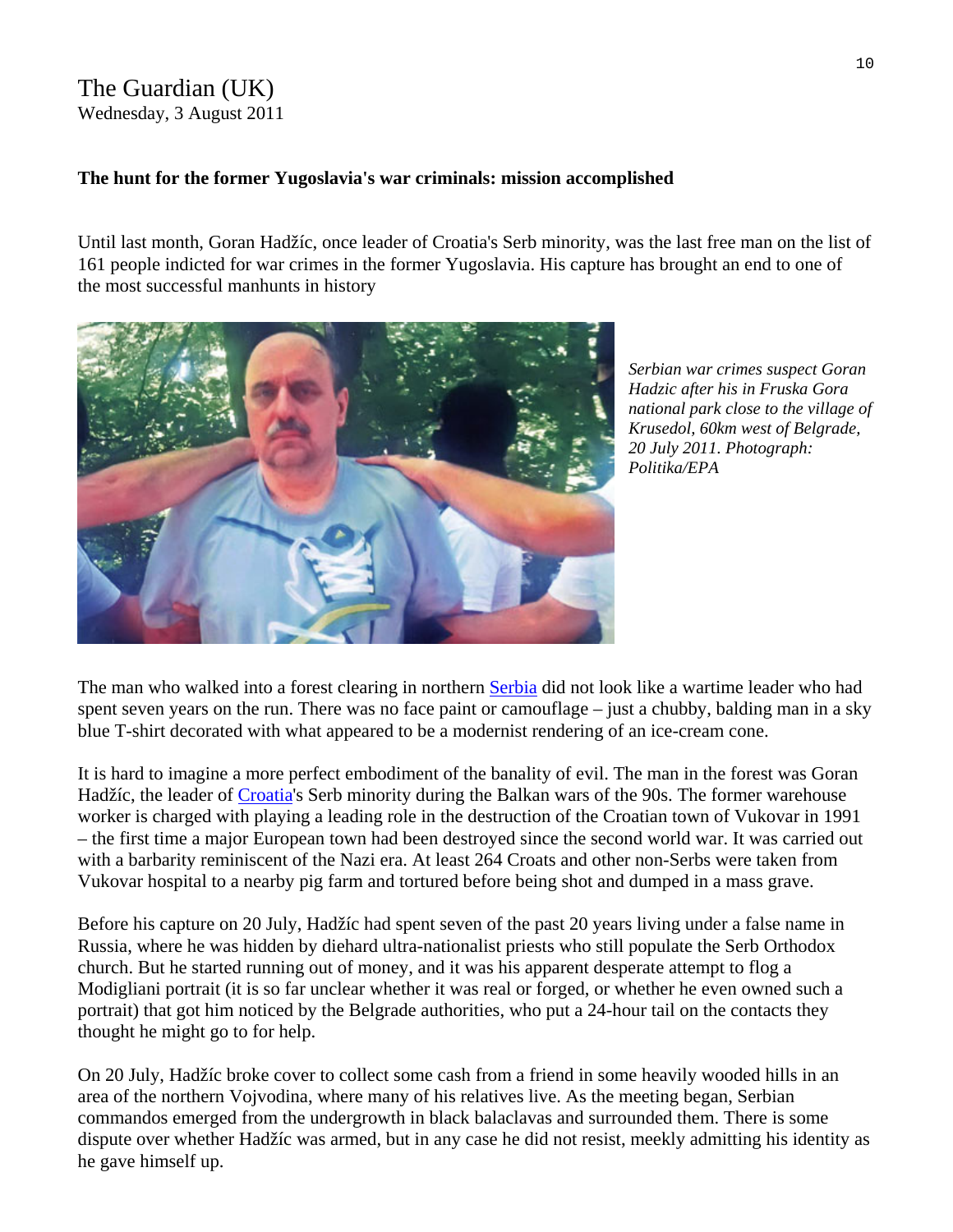The arrest was a pathetic and long-overdue finale to the age of the Balkan warlord. Of the 161 [war](http://www.guardian.co.uk/law/war-crimes)  [crimes](http://www.guardian.co.uk/law/war-crimes) suspects indicted by the international tribunal for the former Yugoslavia, Hadžíc's court appearance in The Hague last month, besuited and glumly responding to the South Korean judge, marked the end of a hunt that began with the tribunal's creation in 1993.

It has been a long time coming, but with every name now crossed off the list of Hague indictees, it has arguably been the most successful manhunt in history. The search for the former Yugoslavia's war criminals involved the US National Security Agency's latest spy satellites at one end of the technological scale and, at the other, a couple of SAS soldiers lying in a trench for weeks watching their quarry.

It involved subterfuge, counter-subterfuge and car chases straight out of The Italian Job. It is a story that unwound in the shadows cast by the Balkan conflict, and which has been largely untold. With the Hague hit-list now behind bars or dead, the details are only just coming to light and some of the diplomats and soldiers who have talked to the Guardian were speaking about the hunt for the first time.

The tribunal for the former Yugoslavia – and its twin for Rwanda – represents the first concerted attempt to deal with crimes against humanity since the Nuremberg trials after the second world war. Unlike the purely victor's justice at those trials, the UN tribunal sought to hold to account all parties to the Yugoslav horror. And while Nuremberg missed Martin Bormann and Adolf Eichmann, The Hague finished the job. On top of that, the ex-Yugoslav and Rwandan tribunals have paved the way for the creation of a permanent tribunal for judging mass murder, the International Criminal Court (ICC).

None of these achievements was pre-ordained or even seemed likely when the International Criminal Tribunal for the Former Yugoslavia (ICTY) was set up in 1993, largely as a sop to the western conscience at the height of the Bosnian war, in lieu of actual intervention. It was then promptly ignored by those who had created it.

Even after the worst atrocity in Europe since 1945, the Serb massacre of 8,000 Bosnian men and boys at Srebrenica in 1995, there was no international effort to bring the perpetrators to justice. Those primarily responsible, President Slobodan Miloševic of Serbia and the Bosnian Serb leaders Radovan Karadžic and [Ratko Mladic,](http://www.guardian.co.uk/world/ratko-mladic) all acted as if the court in The Hague did not exist. So too did the world powers whose long-awaited intervention helped bring the war to an end. The immediate focus of the world's diplomats was hammering out a peace deal in Dayton, Ohio.



*Goran Hadzic (in beret) arriving at a session of the Serb republic of Krajina's parliament, April 1993. Photograph: Ranko Cukovic/Reuters* 

In the summer of 1996, months after the Dayton peace agreement was signed, little had changed. Karadžic was able to drive across Bosnia, through four international checkpoints, waving insouciantly at the [Nato](http://www.guardian.co.uk/world/nato) troops on guard, whose orders –

dictated by a nervous Clinton administration – all but precluded them from taking action. "The rules of engagement said in effect: 'Don't pick him up, unless you actually trip over him,'" recalls Charles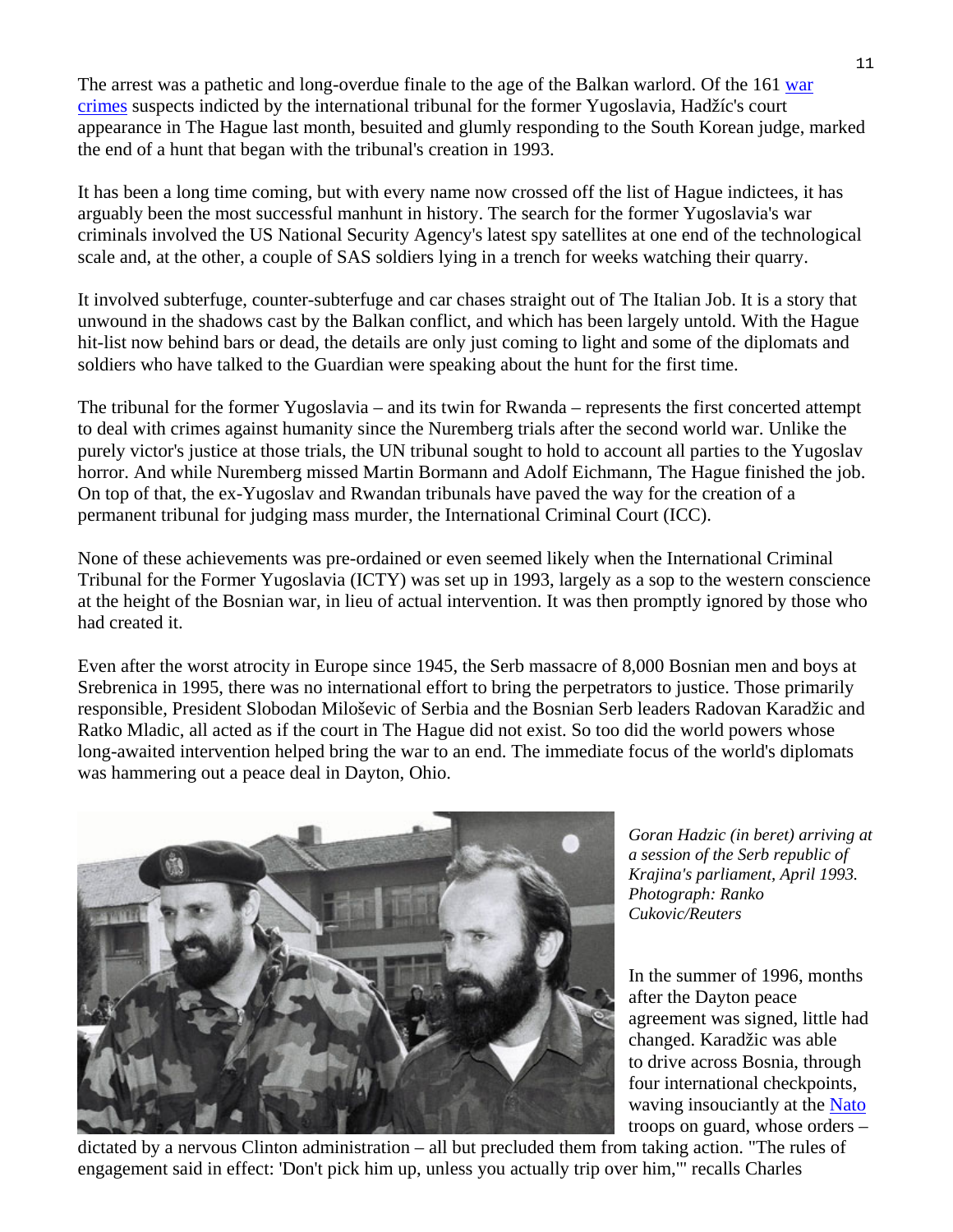Crawford, who was UK ambassador to Bosnia at the time. "Anything that involved going off the road even 10 yards was regarded as 'not being in the course of your normal duties'."

In April 1996, just before being sent to Sarajevo as ambassador, Crawford attended a meeting in the magnificent map room at the Foreign Office, at which the issue was not whether to arrest Karadžic but whether to let his party run in the coming post-Dayton elections. "The Brits and other Europeans were wriggling about banning the autumn election posters of Karadžic and Mladic, saying it's all very difficult," Crawford says. "I thought it was ghastly. The Europeans were evincing a disconcerting feebleness, brooding on the supposed downsides of being tough. The Americans were saying we were dealing with a bunch of hillbillies and we had 70,000 troops. The Americans won the argument hands down."

In fact, the Americans were keener on the Europeans arresting war criminals than they were on doing it themselves. Clinton was fearful any US casualties could cost him his re-election in November 1996. It was the US president who had insisted on the restrictive rules of engagement for Sfor, the Nato "stabilisation" force in Bosnia.

But the US special envoy to the Balkans, Richard Holbrooke, saw it as American humiliation. In June 1996, he wrote to the president: "The implications of Karadžic's defiance go far beyond Bosnia itself. If he succeeds, basic issues of American leadership that seemed settled in the public's eye after Dayton will reemerge. Having reasserted American leadership in Europe, it would be a tragedy if we let it slip away again."

It was only once Clinton had secured his re-election, and appointed Madeleine Albright – a former refugee from Nazi Europe who insisted US military might should be used to prevent a repeat of such atrocities – that Washington began to focus seriously on catching war criminals.

And as the war criminals' impunity grew more and more blatant, several British officials came round to the same point of view. Towards the end of 1996, Crawford wrote a telegram from Sarajevo to the head of the Foreign Office's Balkan desk, in which he recalls arguing: "We have to arrest these people and pull out the poison, because we can't expect the Bosnians to take us seriously if they think these people are still running the show. We are shooting ourselves in the foot."

In the last months of John Major's government, steps were taken to prepare for action. War crimes suspects in British-occupied western Bosnia, who had been named in sealed indictments issued by the tribunal, began to be shadowed by the SAS. Lawyers drew up detailed procedures for handing captives over to The Hague, under which an ICTY doctor and lawyer would be on hand for each arrest. But it was left to Tony Blair's new Labour government, elected in May 1997, to give the green light to the first capture operation. "Blair, and [foreign secretary Robin] Cook in particular, were much more forward and much more willing to take risks in the name of stability and morality than their predecessors had been," recalls a senior European diplomat.

The first war-crimes arrests in former Yugoslavia were carried out on 10 July 1997 in an operation codenamed Tango. For the preceding four weeks it had involved SAS soldiers lying in a shallow trench beside a lake near the town of Prijedor, watching a man called Simo Drljaca. During the war, Drljaca had been Prijedor's police chief, and had organised the "ethnic cleansing" of the town's Muslims, who were driven into a string of horrific concentration camps at Omarska, Keraterm and Trnopolje. Many of the inmates were beaten or starved to death.

In peacetime retirement, Drljaca had relaxed, spending a lot of time fishing at the lake, and on this particular summer morning he had brought along his son and brother-in-law, unaware that his impunity had run its course.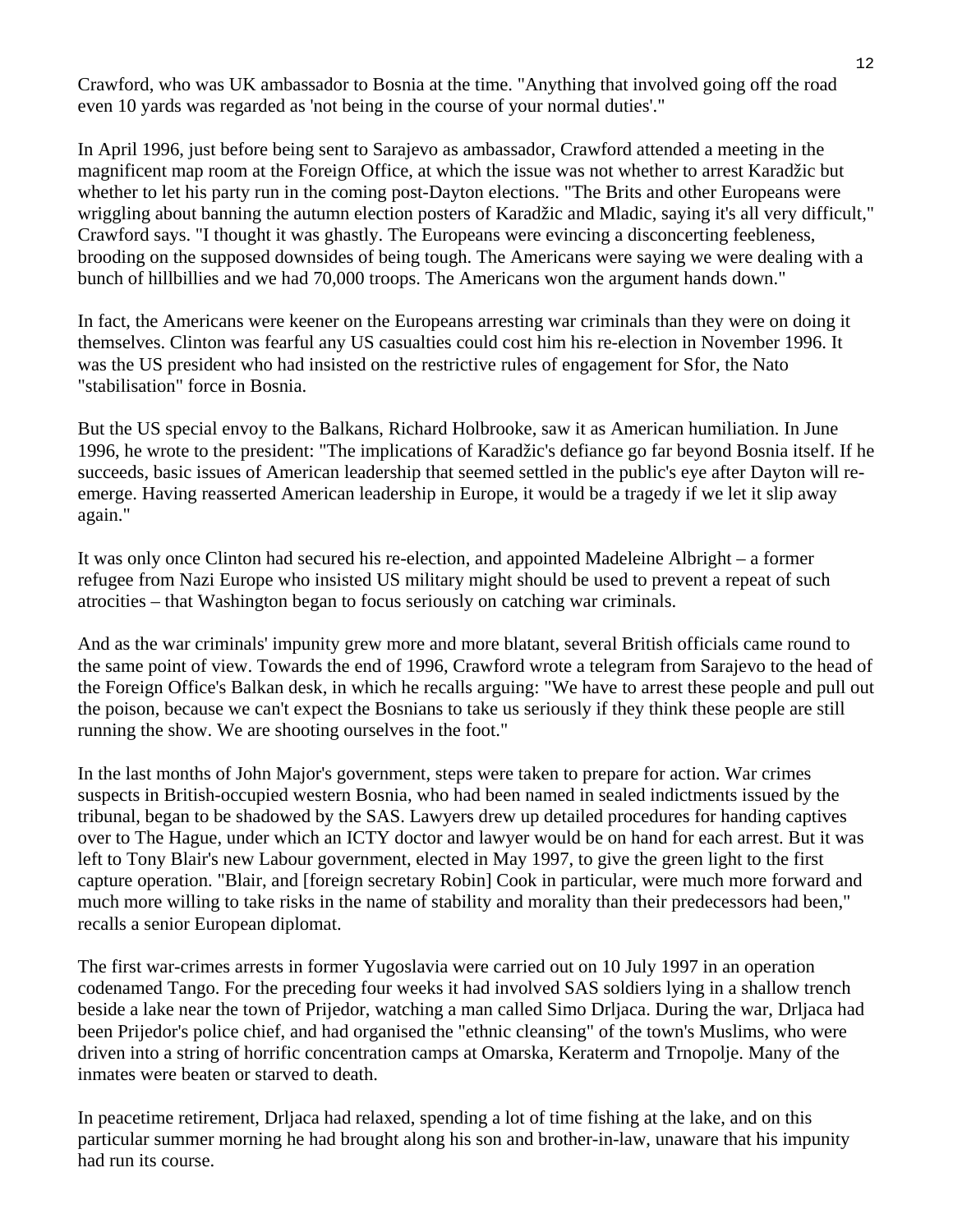In the clipped account of one British official: "It was a hardcore SAS operation. The SAS came out of the undergrowth saying: 'We are here to arrest you.' Drljaca pulled out a pistol and fired at them and they shot him."

At exactly the same time, another SAS team entered Prijedor hospital, posing as Red Cross officials, and arrested its director, Milan Kovacevic, who as the town's wartime mayor had given the orders for the round-up of Muslims. Kovacevic did not resist and within a few minutes found himself on a helicopter bound for a US army base, on the first leg of a journey to The Hague.

Operation Tango triggered an outcry. The Serbs accused the British of executing Drljaca in cold blood, and the Muslim government in Sarajevo, somewhat perversely, accused Cook, on his first visit to the region, of deliberately creating a martyr as part of a "pro-Serb" plot. But, crucially, Tango did not spark the feared conflagration. "What Prijedor did was show it could be done. And the blowback was not as bad as people had thought," a senior European diplomat says. The US, German, Dutch and French contingents in Sfor started carrying out their own capture operations and the restrictive rules of engagement, ignored anyway by the SAS in Operation Tango, were relaxed, allowing the troops to go hunting for suspects.

Chastened by Drljaca's fate, the likely targets in the British zone went to ground. The next SAS operation, codenamed Ensue, did not take place until September 1998, when a team crossed into Serbia and grabbed a suspect called Stevan Todorovic – wanted for war crimes in the town of Bosanski Samac – in a log cabin hideaway in the middle of a forest. According to Todorovic's lawyer, whose account was privately confirmed by a British official, Todorovic was bound and hooded and bundled into a car, and then taken over the Drina river on a rubber Zodiac boat, into Bosnia, before being extradited to The Hague.



*The ruins of Vukovar, November 1991. It was the first large European town to have been destroyed since the second world war. Photograph: Art Zamur/Gamma-Rapho via Getty Images* 

While deciding to go after the criminals, the Nato powers had chosen the more cautious course of going after the smaller fry first, on the grounds that they would be less well-protected, a decision many later regretted

because it allowed the bigger fish to go into hiding. In fact, Sfor officers remained discreetly in touch with Mladic, the Bosnian Serb general, on the grounds that – in the words of one British official – he was still "honcho numero uno" in the military and could therefore deliver results.

Back in Sarajevo, Crawford, the British ambassador, offered to drive to the nearby Bosnian Serb stronghold of Pale to try to talk Karadžic into giving himself up. "There was a chance that, speaking to him in Serbian, I might have got him to sit down and think about it and maybe just surrender. Maybe a slim chance, but a chance worth taking," he says. Cook thought it was a good idea, but submitted the plan to the US secretary of state, Madeleine Albright, who overruled him.

The Americans had their own plans for Karadžic and were at that time putting together an operation to seize him. But the operation was abruptly called off when it was leaked to the Bosnian Serb leader. US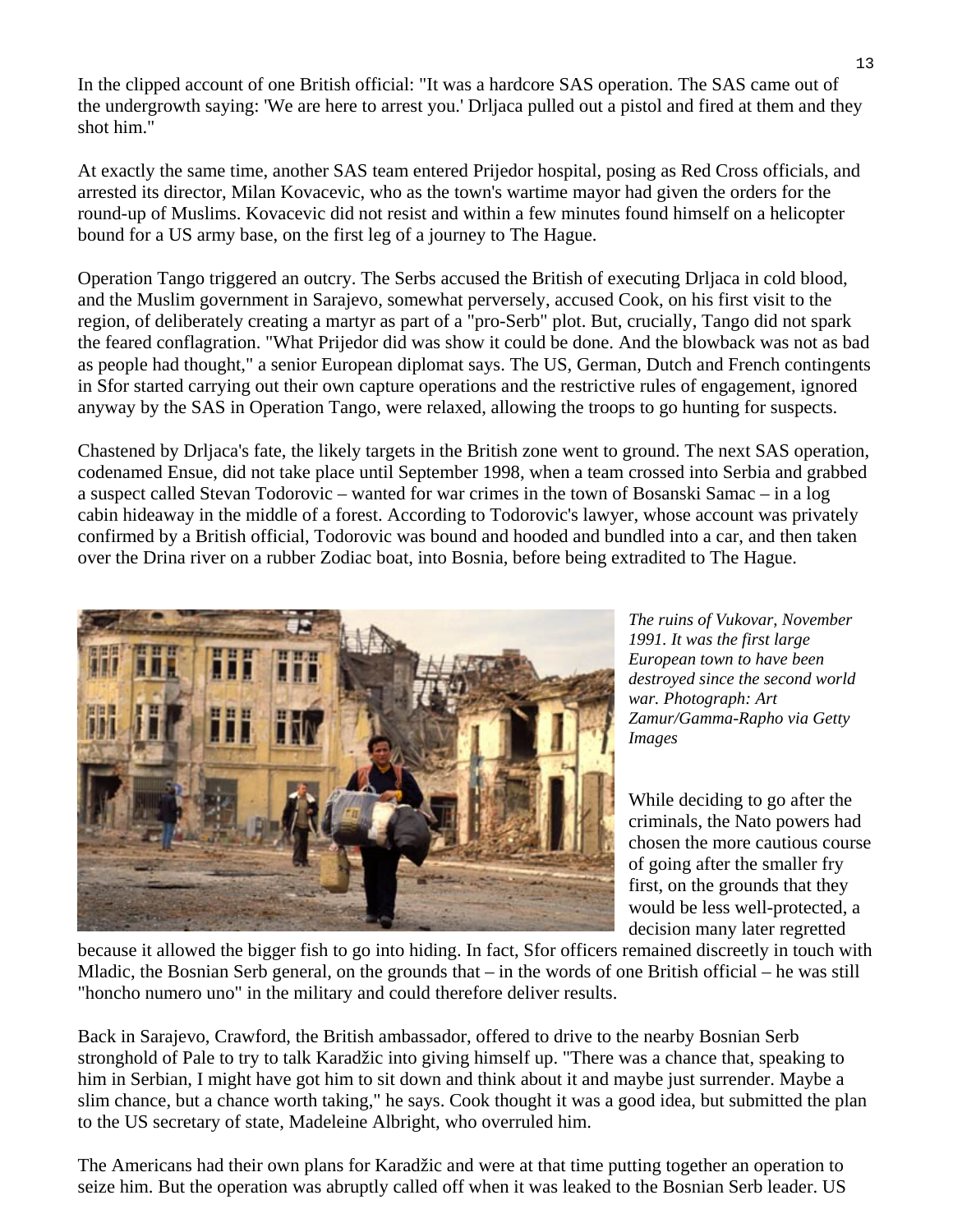officials quickly blamed the French, and in particular a dashing and aristocratic young major called Hervé Gourmelon, who was discovered to be holding secret meetings with Karadžic.

Gourmelon, who has since retired from the army, could not be reached for comment. The defence ministry in Paris said at the time he had been part of an independent French bid to persuade Karadžic to surrender quietly. Ministry officials denied he had given away the US plan but swiftly transferred him back to France because his contacts "might have appeared questionable".

The Gourmelon affair drove a deep rift between Paris and Washington, and the Americans started conducting their own operations in the French zone of control without telling their distrusted allies. On one such operation in 2002, Karadžic's wife opened her door at one o'clock in the morning to find a group of US special forces soldiers in balaclavas, led by an urbane major general in a beret asking politely if they might come in for tea. The major general was David Petraeus, later US commander in Iraq and Afghanistan and now soon to start work as the head of the CIA. He was doing what his officers called his "Eddie Murphy routine" after the role Murphy played in the movie 48 Hrs as a convict who used a broad smile and easy charm to go after a ruthless murderer.

It worked in the movie, but not in real life. Ljiljana Karadžic turned out to be a match for the future spychief and his men. The night-time visit, and others that followed, were intended to rattle her into making contact with her husband while under constant surveillance by satellites, aircraft and ground reconnaissance teams. But she took elaborate precautions against being followed. On one occasion, a former Sfor officer recalls: "We saw her bags go out in front of her house. A black Audi drew up and she got in. We followed her but she went into a covered car-park while we waited outside. Six different black Audis, all the same, came out. She was in one of them, but we couldn't follow them all and we lost her."

The Nato hunting teams tried everything they could think of to pick up the trail. They looked out for satellite dishes on houses in remote locations and found out who was subscribing to Belgrade newspapers in out-of-the-way villages, on the grounds that war crimes suspects would have a greater appetite for news of the outside world than their country neighbours.

It was all to no avail. Sfor had picked up some of the low-hanging fruit, but those suspects with connections to the governments in Belgrade and Zagreb found havens among their friends and sponsors there. Nato, meanwhile, was drawing down its troops in the Balkans and the war crimes operations were handed over to the intelligence agencies, who could watch their quarry but had to rely on the deeply unreliable Serbian and Croatian governments to carry out arrests.

Ultimately, it took a political upheaval to bring any real progress. Miloševic was overthrown in October 2000 and handed over to The Hague the following June by the man who replaced him, Zoran Djindjic, in a dramatic, fatal, gamble that the west's gratitude would outweigh the hatred of his fellow Serbs. What is less well known is that Djindjic simultaneously offered the British the opportunity to grab Mladic.

"On the night Miloševic went to The Hague in 2001, the Serbs invited us to send out a team to get Mladic, saying they reckoned they knew where he was," says Crawford, who by that time was serving as the UK ambassador in Belgrade. " My conclusion, as the guy on the spot, was I didn't think it would be wise. We of course put the offer to London. But it would have meant SAS people getting on a plane and flying straight out; I didn't think it right to put British soldiers into a dangerous situation where they could not know for sure what was going to be happening or whom to trust." At about the same time, the Americans also believed they had a chance to seize Mladic. A US officer says: "He was in a military compound in Belgrade, and we had a fix on it. We gave real-time intelligence to Djindjic but it leaked."

The window of opportunity offered by Djindjic's pro-western leadership closed abruptly in March 2003, when the prime minister was shot dead by a sniper working for an unholy alliance of organised crime and